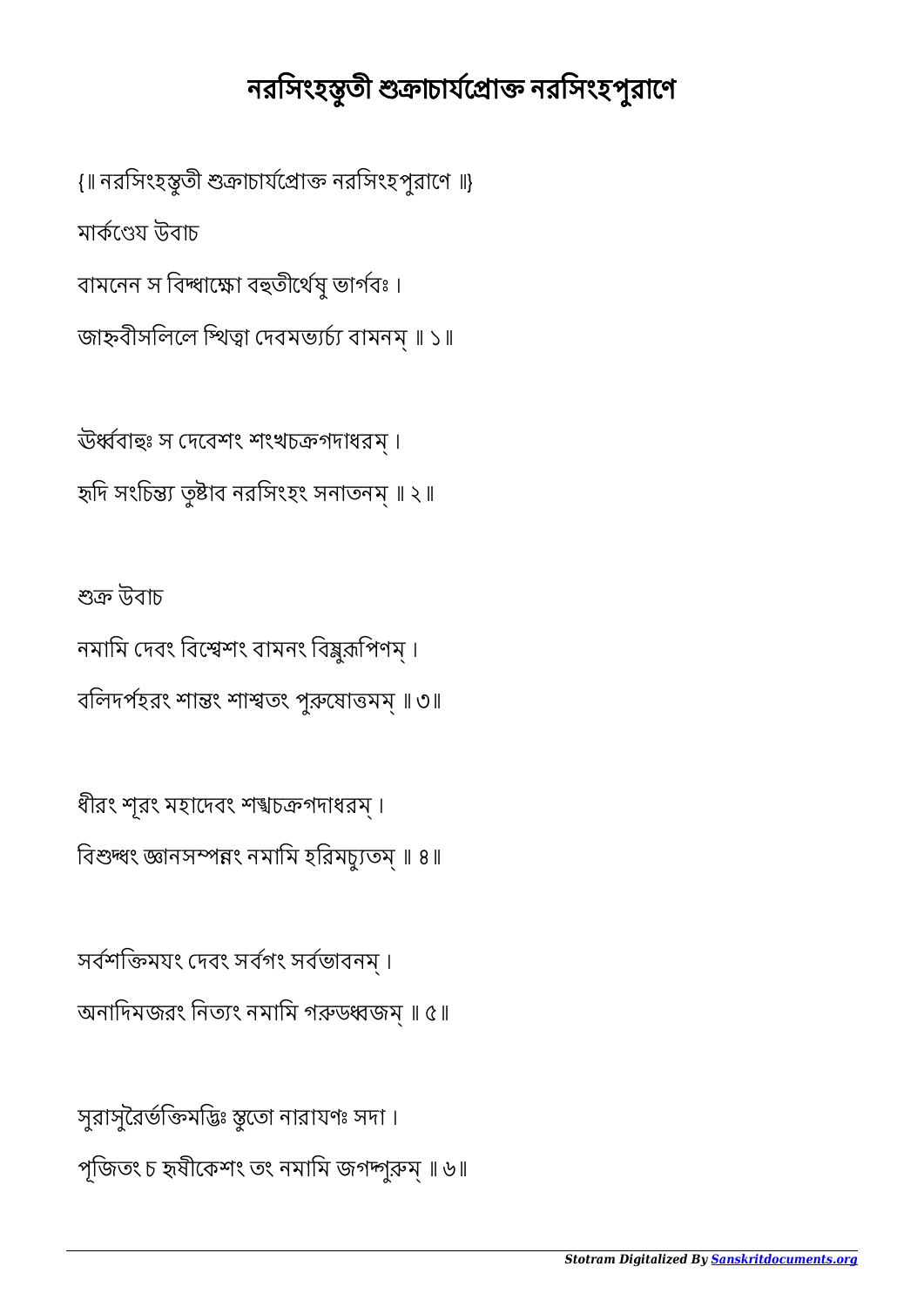হৃদি সংকল্প্য যদুপং ধ্যাযন্তি যতযঃ সদা।

জাতীপমেনৗপমং নরিসংহং নমামহম্ ॥ ৭॥

ন জানন্তি পরং রূপং ব্রহ্মাদ্যা দেবতাগণাঃ । যস্যাবতাররূপাণি সম্মন্তি নমামি তম্ ॥ ৮॥

এতৎসমস্তং যেনাদৌ সৃষ্টং দ্বষ্টবধাৎপুনঃ। ত্ৰাতং যত্ৰ জগল্লীনং তং নমামি জনাৰ্দনম্ ॥ ৯॥

ভক্তৈরভ্যচিতো যস্ত্ব নিত্যং ভক্তপ্রিযো হি যঃ । তং দেবমমলং দিব্যং প্ৰণমামি জগৎপতিম্ ॥ ১০॥

দ্বৰ্লভং চাপি ভক্তানাং যঃ প্ৰযচ্ছতি তোষিতঃ । তং সৰ্বসাক্ষিণং বিষ্ণুং প্ৰণমামি সনাতনম্ ॥ ১১॥

নরসিংহপুরাণে অধ্যায ৫৫ শ্লোক ২-১২, অধ্যায শ্লোক সংখ্যা ২০ শ্রীনরসিংহপুরাণে শুক্রবরপ্রদানাে নাম পঞ্চপঞ্চাম্পােহধ্যাযঃ ॥ ৫৫॥

From Narasimhapurana adhyAya 55 verses 2-12

Proofread by Singanallur Ganesan singanallur at gmail.com